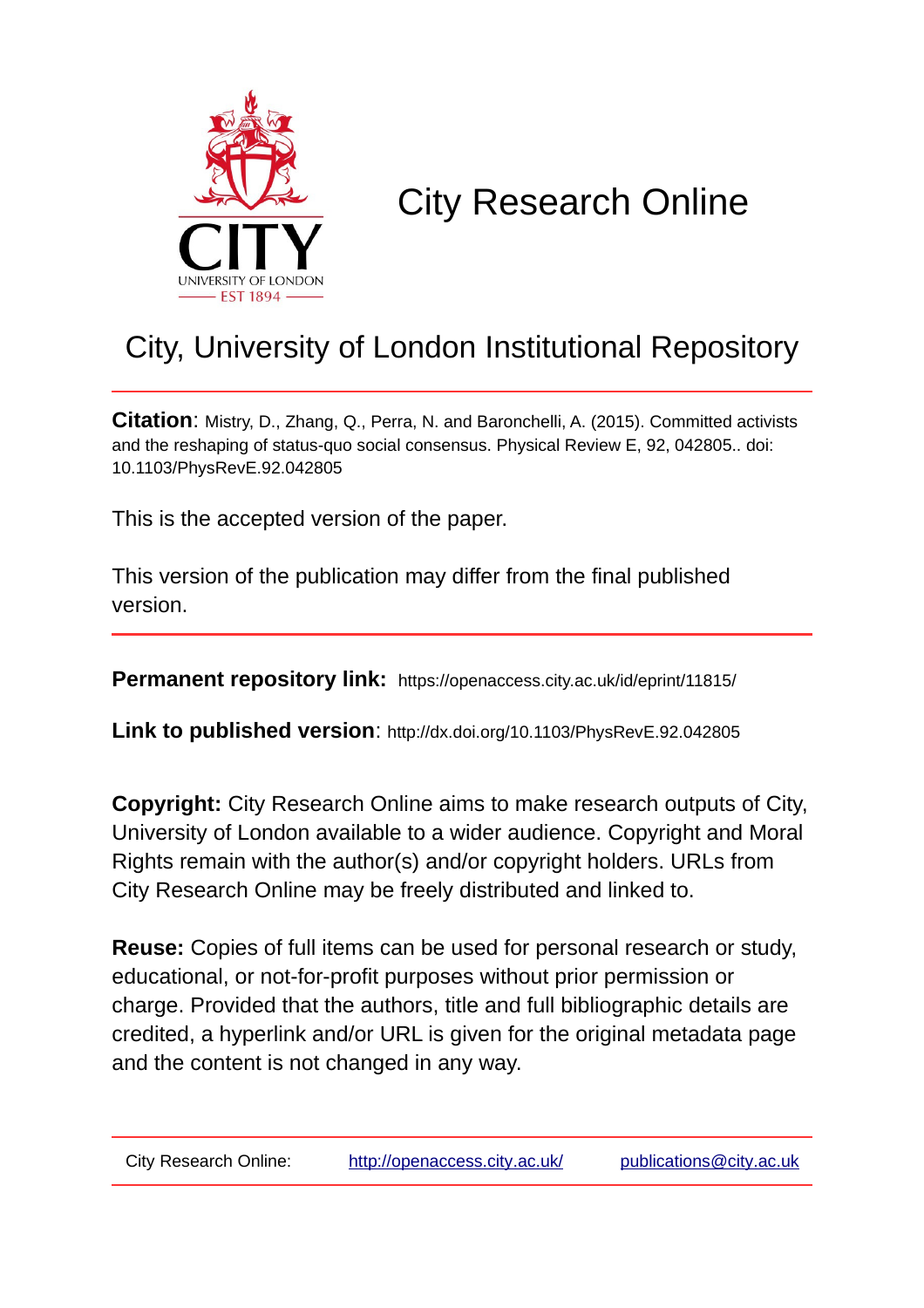# Committed activists and the reshaping of status-quo social consensus

Dina Mistry,<sup>1</sup> Qian Zhang,<sup>1</sup> Nicola Perra,<sup>2,1</sup> and Andrea Baronchelli<sup>3</sup>

 $1$ Laboratory for the Modeling of Biological and Socio-technical Systems,

Northeastern University, Boston MA 02115 USA

<sup>2</sup> Centre for Business Network Analysis, University of Greenwich, Park Row, London SE10 9LS, United Kingdom

<sup>3</sup>Department of Mathematics, City University London, London EC1V 0HB, UK

The role of committed minorities in shaping public opinion has been recently addressed with the help of multi-agent models. However, previous studies focused on homogeneous populations where zealots stand out only for their stubbornness. Here, we consider the more general case in which individuals are characterized by different propensities to communicate. In particular, we correlate commitment with a higher tendency to push an opinion, acknowledging the fact that individuals with unwavering dedication to a cause are also more active in their attempts to promote their message. We show that these *activists* are not only more efficient in spreading their message but that their efforts require an order of magnitude fewer individuals than a randomly selected committed minority to bring the population over to a new consensus. Finally, we address the role of communities, showing that partisan divisions in the society can make it harder for committed individuals to flip the status-quo social consensus.

PACS numbers: 89.75.-k,89.65.-s,64.60.aq

#### I. INTRODUCTION

Social change is often produced by committed groups that challenge the status-quo [\[1,](#page-8-0) [2\]](#page-8-1). Sometimes the transformation is significant, and the new social order is a-posteriori considered an improvement over the old regime. Examples include universal suffrage [\[3\]](#page-8-2), the abolition of the transatlantic slave trade, and racial desegregation in the public sphere[\[4\]](#page-8-3). More often, the change consists of the emergence of a new social consensus on opinions and behaviors that do not seem to be better than the ones they replaced. This is the case we will consider in the present paper. A prominent example concerns shifts in the adoption of social conventions, which by definition are arbitrary behaviors or rules of action [\[5\]](#page-8-4). This is the case of the constant renewal of current day slang [\[6](#page-8-5)], cultural fads, and fashion [\[7\]](#page-8-6). In general, the reshaping of consensus can be extremely fast, and the coexistence between supporters of the old and new status-quo short-lived.

A natural question concerns the dynamics leading a minority opinion backed by committed supporters to become dominant. Insight into this problem was recently obtained by theoretical work and multi-agent modeling [\[8](#page-8-7)[–15\]](#page-8-8). In particular, refs [\[8](#page-8-7)[–10\]](#page-8-9) introduced commitment in the context of the Naming Game model of convention formation [\[16,](#page-8-10) [17\]](#page-8-11), which has recently been shown to reproduce accurately experimental results on the spontaneous emergence of conventions [\[18\]](#page-8-12). The model allows agents to hold more than one opinion at the same time, and thus describes 'undecided' or 'neutral' agents naturally. In the model [\[16\]](#page-8-10), agents interact in pairs, chosen uniformly at random; one of them playing as speaker and the other as hearer, or listener. The speaker randomly selects one of her opinions and transmits it to the hearer. If the hearer holds it in her list, then both speaker and listener retain only that opinion. Otherwise, the listener

adds the opinion to her inventory. Thus, when the number of opinions is constrained to two, agents can be divided into three groups, namely those who hold opinion A, those who hold opinion B and those who hold both opinions, AB [\[19](#page-8-13)]. A committed minority of individuals that only retain and propagate one opinion can easily flip a majority of individuals initially holding the other opinion provided that its size exceeds a critical value  $p_c \simeq 10\%$  [\[8,](#page-8-7) [9\]](#page-8-14). Interestingly, this value also holds for the general Naming Game case of  $O(N)$  opinions in the system [\[20](#page-8-15)] and for a different model on interdependent networks [\[21\]](#page-8-16).

However, the majority of previous studies did not consider that committed individuals are not only less prone to abandon the opinion they have, but they are usually also more active in trying to convince other people [\[22](#page-8-17)– [25](#page-8-18)]. Activity-driven networks appear particularly suitable to take these activists into account, as they attach to each node a variable, called "activity", that describes the propensity of the node to establish new connections at a given time [\[26](#page-9-0)]. Committed activists are then easily described by assigning a large value of activity to them. It is important to notice that in the classic Naming Game each node is selected uniformly at random, a scenario that corresponds to a homogenous distribution of activity.

In this paper, we consider the Naming Game model with committed activists on activity driven networks. To this end, we first study a variant of the Naming Game in which only the listeners update their opinion post interaction [\[27](#page-9-1)]. The listener only model allows us to separate the role of speaker and listener, which is useful in activity driven networks where multiple nodes can be speakers at the same time. In the first stage we consider a system characterized by homogenous activity. We show analytically that the threshold of the minimal required committed minority  $p_c$  for the listener only variant is around 7%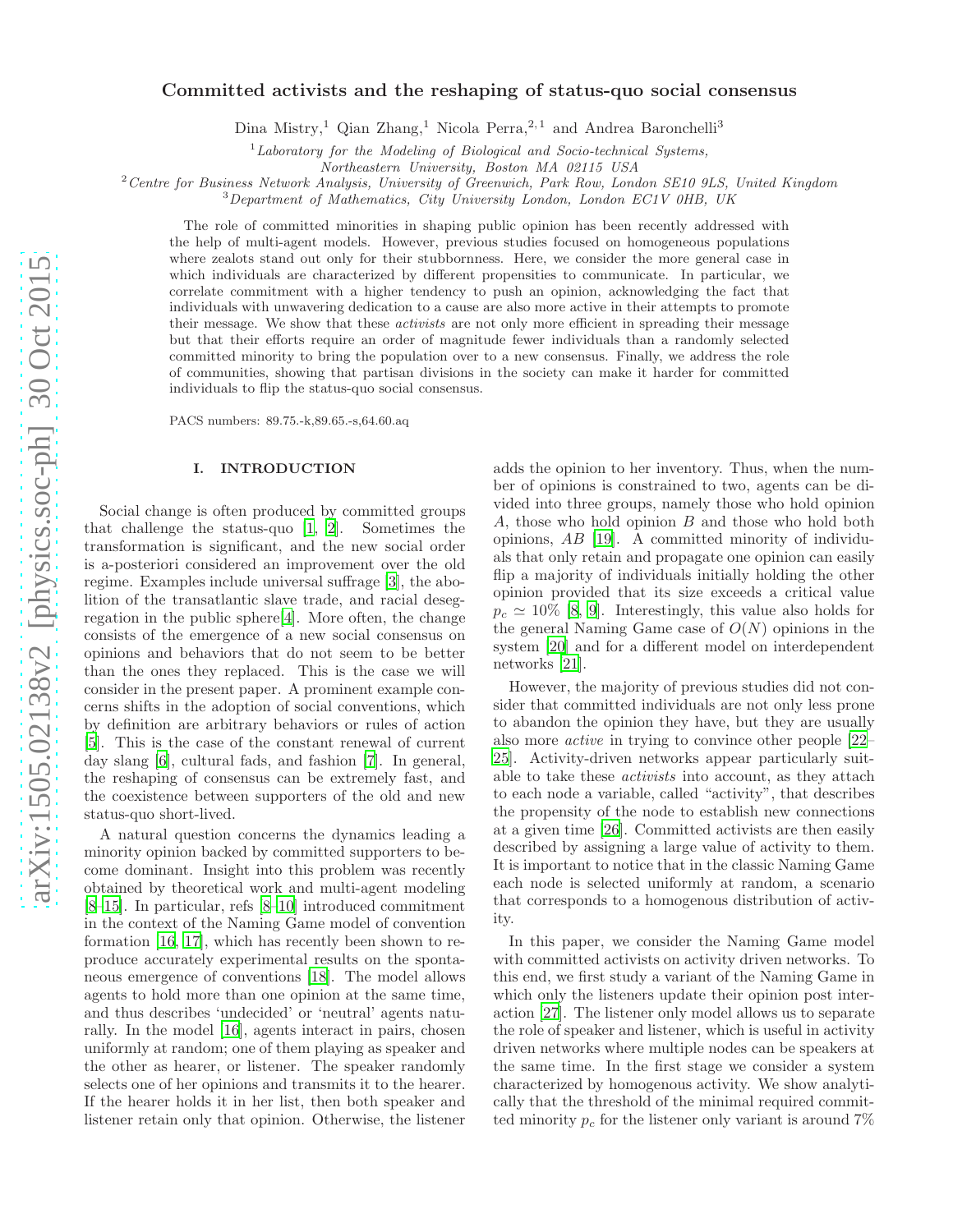of the population (as estimated in [\[28\]](#page-9-2)), i.e. smaller than the  $\simeq 10\%$  obtained when both agents negotiate their position [\[8](#page-8-7), [9](#page-8-14)]. Then, we extend our analysis considering a population of agents described by a heterogeneous distribution of activity. If the activity of the individuals is not correlated to their role (i.e., to be committed or not), the threshold  $p_c$  turns out to be the same as found in the previous case where each node is selected uniformly at random. Interestingly, we show that a much smaller minority can quickly influence the whole system when committed individuals are more active than the rest of the population. Finally, we consider how a polarized social network, where individuals thinking alike tend to be more connected with each other than to individuals retaining a different opinion, can hinder the effectiveness of a committed minority [\[8,](#page-8-7) [29\]](#page-9-3).

The rest of the paper is structured as follows: We start by introducing the Naming Game with committed minorities on temporal networks in Section [II.](#page-2-0) Next we investigate the case of activists as the proponents of the new social convention and the extent of their advantage in Section [III.](#page-4-0) In Section [IV](#page-5-0) we consider collective opinion flipping with committed agents on a real network with community structures built from a network of two weakly connected political blog communities. We are able to show that activists hold a clear advantage over a committed minority chosen at random regardless of network structures present. Finally we discuss our results in the Conclusion and provide an Appendix for a thorough explanation of the approach taken to arrive at our analytical results.

# <span id="page-2-0"></span>II. COMMITTED MINORITIES IN THE NAMING GAME

The microscopic rules of the Naming Game (NG) model are simple [\[16\]](#page-8-10). At every time step two agents are selected to interact uniformly at random, one as a speaker and the other as a listener. The speaker randomly selects one of her opinions and shares it with the listener. If the listener has the opinion in her inventory, then both agents retain that opinion and forget all others. If not, the listener adds the opinion to her inventory. This process repeats until all agents agree upon one opinion and only that opinion. Agents begin the game with no prior knowledge of any opinions and new opinions are created by speakers who have none to share.

Here, we will focus on the case where only 2 opinions are possible [\[19\]](#page-8-13), also known as the binary NG[\[9](#page-8-14), [27\]](#page-9-1). Thus agents belong to one of three possible groups; those with opinion A,  $m_A$ , those with opinion B,  $n_B$ , or those with both A and B,  $n_{AB}$ , such that  $m_A + n_B + n_{AB} =$ 1. With A as the opinion of the committed minority, the group holding opinion  $A$  can be further split into two; those who can be influenced and persuaded to adopt opinion  $B$ ,  $n_A$ , and zealots committed to opinion  $A$ ,  $p$ , so that  $m_A = n_A + p$ .

In the NG, and also in previous studies with committed individuals, both speakers and listeners negotiate their opinion state for each interaction. In this paper, we will focus on the listener only or hearer only NG a variant where only the listener updates their opinion after an interaction, which yields the same scaling of convergence time with population size  $N$  as observed in the usual NG [\[27\]](#page-9-1).

With our interests lying in the study of collective opinion flipping, we consider the case in which only the committed minority know of the new convention  $(A)$  at the beginning, while everyone else agrees on the old convention  $(B)$ . Previous studies of the NG with committed minorities considered this scenario resulting in a critical size of the committed minority  $p_c \simeq 10\%$  [\[8,](#page-8-7) [9\]](#page-8-14). In the hearer only NG variant (hereafter referred to as the NG) we find the critical size becomes smaller with  $p_c \simeq 7\%$ . This result is derived from a fixed point stability analysis of the mean field rate equations for the densities of agents in the separate states A and B, as detailed below.

# Committed minority threshold for the Hearer-Only Naming Game

With the density of committed agents fixed to p and all agents having a priori knowledge of at least one opinion, the fraction of the population knowing  $A$  and  $B$  is given by  $n_{AB} = 1 - n_A - n_B - p$ . The mean field rate equations of the states are then easily obtained by considering the possible interactions listed in Table [I.](#page-3-0) They read:

<span id="page-2-1"></span>
$$
\dot{n_A} = -n_A n_B + \frac{1}{2} n_A n_{AB} + \frac{1}{2} n_{AB}^2 + p n_{AB} \qquad (1)
$$

<span id="page-2-2"></span>
$$
\dot{n}_B = -n_A n_B + \frac{1}{2} n_B n_{AB} + \frac{1}{2} n_{AB}^2 - p n_B \tag{2}
$$

The terms on the right of [\(1\)](#page-2-1) describe the number of agents leaving and joining the state  $n_A$  according to different interaction pairs. In particular, the first considers individuals who leave  $n_A$  after hearing from a speaker with only  $B$  in their memory. The second is a combined term describing those who join  $n_A$  from  $n_{AB}$  after hearing from a speaker with only  $A$  in their memory and those who leave  $n_A$  after hearing B from a speaker with A and B, where both have equal probability to be transmitted. The terms on the right of [\(2\)](#page-2-2) are similar but describing the number of agents leaving and joining state  $n_B$ .

Following the analysis of Xie, et al [\[9\]](#page-8-14), we determine the conditions of existence for the fixed points of the above mean field rate equations. Simplifying our notation by replacing  $n_A$  with x and  $n_B$  with y, we get the following: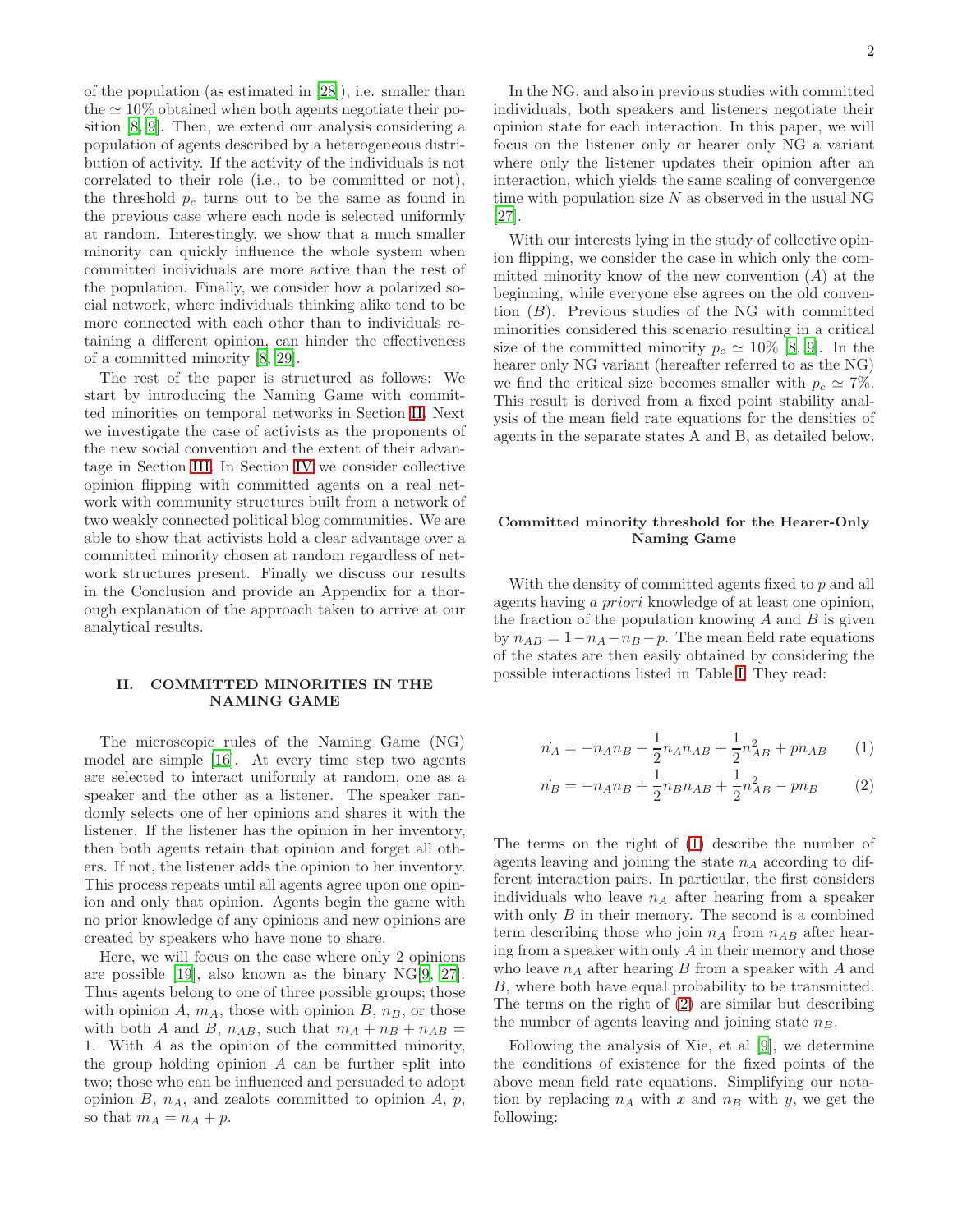| Speaker                               | Listener           | Listener          |
|---------------------------------------|--------------------|-------------------|
|                                       | before interaction | after interaction |
| $A, A_c$                              | A, AB              | $\boldsymbol{A}$  |
|                                       | В                  | AB                |
|                                       | $A_c$              | $A_c$             |
| $\boldsymbol{B}$                      | А                  | AB                |
|                                       | B, AB              | B                 |
|                                       | $A_c$              | $A_c$             |
| $AB \xrightarrow{A}$                  | A, AB              | $\boldsymbol{A}$  |
|                                       | В                  | AВ                |
|                                       | $A_c$              | $A_c$             |
| $\stackrel{B}{\longrightarrow}$<br>AB | $\boldsymbol{A}$   | AB                |
|                                       | B, AB              | B                 |
|                                       | $A_c$              | $A_c$             |

<span id="page-3-0"></span>TABLE I. Interaction outcomes for different speaker-listener pairs in the 2 state (hearer only) NG. For speakers in the state AB there are two possible opinions to share; the opinion shared is indicated above the arrow.  $A_c$  refers to agents committed to opinion A.

$$
\begin{aligned}\n\dot{x} &= -xy + \frac{1}{2}x(1 - x - y - p) + \frac{1}{2}(1 - x - y - p)^2 \tag{3} \\
&+ p(1 - x - y - p) \\
\dot{y} &= -xy + \frac{1}{2}y(1 - x - y - p) + \frac{1}{2}(1 - x - y - p)^2 - py\n\end{aligned}
$$
\n(4)

The fixed points of this system correspond to  $(x, y)$  points which satisfy  $\dot{x} = \dot{y} = 0$ , giving us:

$$
x = \frac{(1-y)^2 - p^2}{1+y+p}
$$
 (5)

$$
y = \frac{(1 - x - p)^2}{1 + x + p}
$$
 (6)

With [\(3\)](#page-3-1) substituted into [\(4\)](#page-3-2) we get:

<span id="page-3-3"></span>
$$
2y(1+y+p)(3y^2+4(p-1)y+(p+1)^2) = 0 \qquad (7)
$$

The fixed point values of  $y, y*,$  are given by solutions of this expression.

Neglecting trivial solutions, the third factor in [\(7\)](#page-3-3) gives one or two additional fixed points depending on the parameter p:

<span id="page-3-4"></span>
$$
y* = \frac{-2(p-1) \pm \sqrt{p^2 - 14p + 1}}{3} \tag{8}
$$

The only physical solution gives  $p_c = 7 - 4\sqrt{3} \approx 0.0718$ , confirming the previous numerical estimate  $p_c = 0.08 \pm$ 



<span id="page-3-5"></span>FIG. 1. Numerical results for convergence time  $T_{conv}$  in the binary NG with a randomly selected committed minority for a population of  $N = 10^4$  agents. Only two opinions are possible: A or B, with a state of consensus reached when everyone knows only opinion A. Committed agents begin with knowledge of A and introduce this new opinion to the rest of the population who initially know opinion B. The median of 100 simulations show that convergence time diverges at the analytically derived critical threshold of  $p_c \approx 0.0718$ . The 95% and 50% confidence intervals are shown shaded in dark and light grey.

<span id="page-3-2"></span><span id="page-3-1"></span>0.01 of [\[28\]](#page-9-2). At  $p_c$  the additional fixed points afforded by [\(8\)](#page-3-4) collapse to a single point to give the fixed state  $(n_A, n_B) = (0.0829, 0.6188),$  a saddle point which splits off into two fixed points for  $0 \leq p \leq p_c$ . The existence of fixed points where  $y \ast \neq 0$  indicates the possibility of stable states for the population in which opinion  $B$  persists and convergence is never met. Then  $p_c$  also represents a critical threshold around which convergence time  $T_{conv}$ diverges (see Figure [1\)](#page-3-5).

Figure [1](#page-3-5) shows that as  $p \to p_c$ , average convergence time begins to diverge in simulations of the NG for a population of 10<sup>4</sup> agents. At minimum then  $\sim$  7% of the population must be committed to opinion A in order to strike an effective mutiny against the prevailing opinion B.

#### Committed minorities in heterogeneous populations

Thus far we have considered the NG in homogeneous populations, where all individuals have the same probability of speaking. However, in real life social networks are comprised of individuals heterogeneous in their tendency to connect and communicate. To take this into account, we consider activity-driven networks[\[26,](#page-9-0) [30](#page-9-4), [31\]](#page-9-5), in which nodes are assigned an activity rate  $a$  which describes their propensity to communicate. At the start of each time step t nodes activate with a probability  $a\Delta t$ and connect to m random neighbours, where  $\Delta t$  is the duration of the step. At the next time step  $t + \Delta t$  all links are broken and the network is built anew. For our model we only consider the case where active nodes con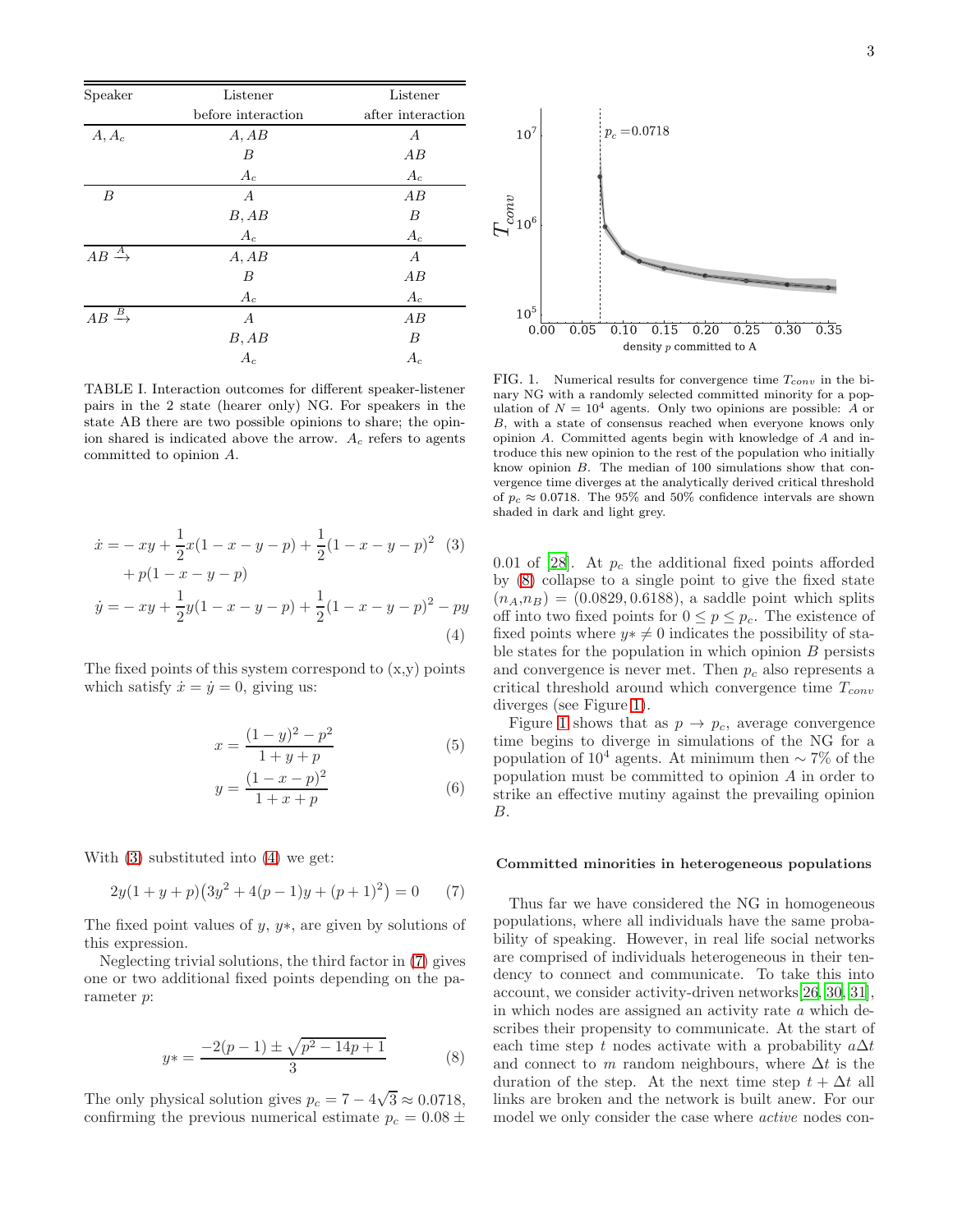nect to inactive nodes. Activity rates are values in the interval  $(\epsilon, 1)$ , where  $\epsilon \ll 1$ , and are given according to a probability distribution function  $P(a)$ . For a wide set of large datasets describing social interactions the function  $P(a)$  is shown to be a power law function of a such that  $P(a) \propto a^{-\gamma}$  [\[26,](#page-9-0) [30](#page-9-4), [32](#page-9-6)]. This results in a heavy-tailed activity distribution with a lower activity cut-off  $\epsilon$ . We will use with this functional form for  $P(a)$  to produce populations with wide varying rates of activity from which we will select our *activists*, where  $\gamma = 2.5$ ,  $\epsilon = 10^{-3}$ , and each active agent connects to  $m = 1$  inactive neighbors per time step  $\Delta t = 1$ .

We now consider the NG on these time varying networks where speakers are active nodes and listeners are their  $m$  inactive neighbours. In this setting, listeners update their opinion at the end of the time step. After all speakers have communicated each listener will retain the mode of their opinions. However, nodes have a probability  $\propto N^{-2}$  of being a listener for s speakers during a given time step, so that in large populations listeners typically receive only one opinion in a given time step.

To determine the critical threshold  $p_c$  it is convenient to write down equations for each activity rate or class a. Thus,  $n_y^a$  represents the fraction of population whose activity is  $\alpha$  which holds opinion y, and  $p^a$  is the fraction of committed individuals with activity a. The rate equations for the density of states  $A$  and  $B$  at each class a are:

$$
\dot{n}_{A}^{a} = -n_{A}^{a} \sum_{a'} n_{B}^{a'} a' + n_{AB}^{a} \sum_{a'} n_{A}^{a'} a' - \frac{1}{2} n_{A}^{a} \sum_{a'} n_{AB}^{a'} a'
$$

$$
+ \frac{1}{2} n_{AB}^{a} \sum_{a'} n_{AB}^{a'} a' + n_{AB}^{a} \sum_{a'} p^{a'} a'
$$
(9)

$$
\dot{n}_{B}^{\dot{a}} = -n_{B}^{a} \sum_{a'} n_{A}^{a'} a' + n_{AB}^{a} \sum_{a'} n_{B}^{a'} a' - \frac{1}{2} n_{B}^{a} \sum_{a'} n_{AB}^{a'} a' + \frac{1}{2} n_{AB}^{a} \sum_{a'} n_{AB}^{a'} a' - n_{B}^{a} \sum_{a'} p^{a'} a' \qquad (10)
$$

where each summation is an average over all activity classes for speakers in different states. For each term in the above the left side describes the state of the listener in class a, the right side is the average speaker communicating with them who can cause them to change their position, while the factor in front is the probability for this change. We can simplify these equations with the use of the following notation:  $n_A = x$ ,  $n_B = y$ ,  $n_{AB} = z = 1 - x - y - p, \ \widetilde{X} = \sum_a n_A^a a, \ \widetilde{Y} = \sum_a n_B^a a,$  $\widetilde{Z} = \sum_{a} n_{AB}^{a} a.$ 

Summing  $(9)$  and  $(10)$  over all classes of a then gives us the full rate equations:

$$
\dot{x} = -x\widetilde{Y} + z\widetilde{X} - \frac{1}{2}x\widetilde{Z} + \frac{1}{2}z\widetilde{Z} + zp\langle a \rangle \qquad (11)
$$

$$
\dot{y} = -y\widetilde{X} + z\widetilde{Y} - \frac{1}{2}y\widetilde{Z} + \frac{1}{2}z\widetilde{Z} - yp\langle a \rangle \tag{12}
$$

where  $\sum_a p^a a = p\langle a \rangle$ . This comes from committed agents being randomly distributed among activity classes resulting in  $p^a$  being proportional to the probability of agent having activity class a, thus  $p^a = pP(a)$  so that when summed over all classes the total density of committed agents is p.

With some consideration on the definition for z (see Appendix), we find that  $\widetilde{Z} = \langle a \rangle - \widetilde{X} - \widetilde{Y} - p\langle a \rangle$ . We note the existence of solutions for  $x$  and  $y$  relies only on the existence of valid solutions for  $\widetilde{X}$  and  $\widetilde{Y}$ . Three steady state solutions are found for  $\widetilde{X}$  and  $\widetilde{Y}$  through a fixed point stability analysis of their rate equations (Appendix: Activity-driven networks). Adopting the same line of reasoning seen for homogeneously mixing populations, we find  $p_c = 7 - 4\sqrt{3}$ .

This is the same critical threshold for  $p_c$  obtained for the case of a homogeneous activity distribution, and numerical simulations support this result, once time is rescaled so as to take into account multiple speakers at each time step rather than a single speaker  $(I_{conv}$  now instead of  $T_{conv}$  for the number of interactions needed to reach convergence; see Figure [2\)](#page-5-1). Thus, the introduction of varying rates of communication through activity driven networks has no effect on  $p_c$  when our committed minority is selected at random while  $I_{conv}$  increases by less than two orders of magnitude near  $p_c$ .

From Figure [3](#page-5-2) we see that increasing  $m$  - the number of neighbors speakers communicate with at each step - by an order of magnitude also has no effect on  $p_c$  nor  $I_{conv}$ with committed agents selected at random.

# <span id="page-4-0"></span>III. ACTIVISTS

<span id="page-4-2"></span><span id="page-4-1"></span>Individuals committed to a cause are not only less likely to leave their position but are also far more active in recruiting others for their cause [\[22](#page-8-17)[–24\]](#page-8-19). To describe the presence of activists, we select the committed minority to be the most active agents in the population, thus correlating the agent's activity rate a with commitment. These activists will communicate the most often in our population and have many more opportunities to share their message. Concretely, activists are now chosen to be the  $Np$  agents with the highest activity rates  $a$ . This results in a different definition of a committed agent of activity class a. Only a range of high activity classes are now selected according to  $p^a \propto P(a)$ , while  $p^a = 0$ holds for the rest of the population since by definition no activist comes from a low activity class. Hence,

$$
p^{a} = \begin{cases} P(a) & a_{c} \le a \le 1 \\ 0 & a < a_{c} \end{cases}
$$
 (13)

<span id="page-4-4"></span><span id="page-4-3"></span>where  $a_c$  is the lower limit of activity classes for activists defined from the integral: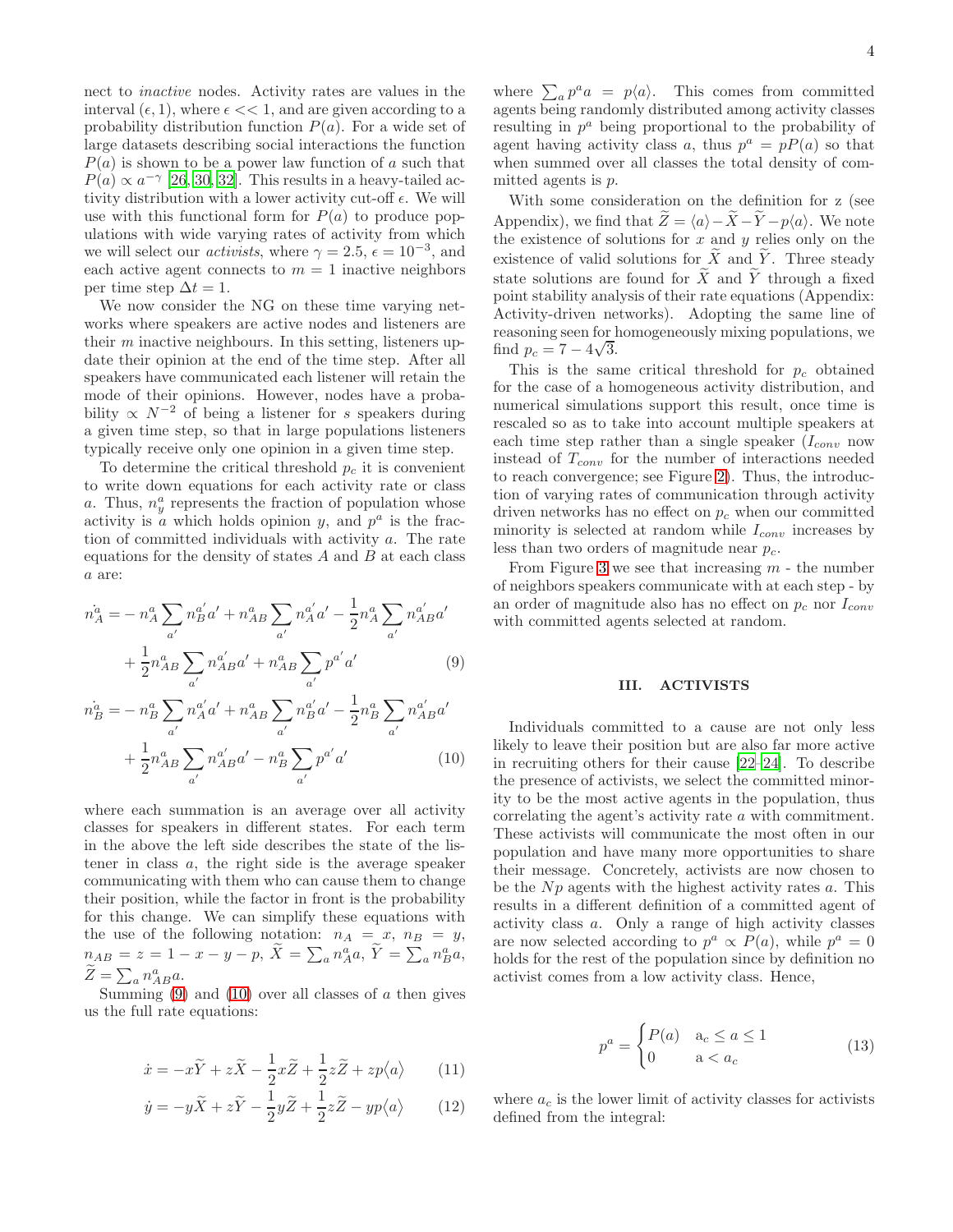

<span id="page-5-1"></span>FIG. 2. (Color online) Average number of interactions required to reach convergence  $I_{conv}$  vs  $p$  in the NG in activity driven networks for a population of  $N = 10^4$  agents for 100 simulations (Top).  $I_{conv}$  diverges at the same  $p_c$  for random committed minorities as in systems with homogenous activity distributions (Figure 1). (Bottom) Activists (commitment correlated with high probability to speak) on the other hand show considerable advantage in needing fewer interactions to reach consensus and a numerical threshold of  $p_c \approx 2 \times 10^{-3}$ , agreeing well with the analytically derived  $p_c \approx$  $1 \times 10^{-3}$ .



<span id="page-5-2"></span>FIG. 3. Comparison of average number of interactions required to reach convergence  $I_{conv}$  vs  $p$  in the NG in activity driven networks with  $N = 10<sup>4</sup>$  agents for  $m = 1$  and 10 listeners per speaker per time step.  $I_{conv}$  and the critical threshold  $p_c$  remains the same despite a tenfold increase in communication per step. Error bars are not visible at the scale of the plot.

$$
p = \int_{a_c}^{1} P(a)da,
$$
 (14)

as the integral of all activists of the higher activity classes must equal the total density of activists  $p$  in the population. The lower limit of activity classes for activists is:

$$
a_c = \left(1 - p(1 - \epsilon^{-\gamma + 1})\right)^{\frac{1}{-\gamma + 1}}\tag{15}
$$

The rate equations [\(11\)](#page-4-3) and [\(12\)](#page-4-4) need to be modified accordingly, resulting in

$$
\sum_{a} p^{a} a = \int_{a_{c}}^{1} P(a) a d a = \left(\frac{-\gamma + 1}{-\gamma + 2}\right) \left(\frac{1 - a_{c}^{-\gamma + 2}}{1 - \epsilon^{-\gamma + 1}}\right)
$$
\n(16)

We will refer to this term as  $\langle a_c \rangle$ ; it is the average activity of activists. Using this  $Z$  becomes:

$$
\widetilde{Z} = \langle a \rangle - \widetilde{X} - \widetilde{Y} - \langle a_c \rangle \tag{17}
$$

and the rate equations for  $\widetilde{X}$  and  $\widetilde{Y}$  become:

$$
\dot{\widetilde{X}} = -\widetilde{X}\widetilde{Y} + \frac{1}{2}\widetilde{X}\widetilde{Z} + \frac{1}{2}\widetilde{Z}^2 + \widetilde{Z}\langle a_c \rangle \tag{18}
$$

$$
\dot{\widetilde{Y}} = -\widetilde{X}\widetilde{Y} + \frac{1}{2}\widetilde{Y}\widetilde{Z} + \frac{1}{2}\widetilde{Z}^2 - \widetilde{Y}\langle a_c \rangle \tag{19}
$$

Real solutions for  $\widetilde{X}$  and  $\widetilde{Y}$  yield the value  $p_c \approx 1.0 \times 10^{-3}$ for the critical threshold. Below  $p_c \approx 1.0 \times 10^{-3}$  then we can expect to find stable states for the population where opinion  $B$  never dies out and convergence to  $A$ is never reached. Figure [2](#page-5-1) shows that numerical simulations for the case of activists agree well this theoretical prediction. Convergence occurs for a significantly lower range of p compared to a random committed minority where  $p_c \approx 0.0718$ . The number of interactions needed to reach convergence with activists begins to diverge around  $p \approx 2 \times 10^{-3}$ .

# <span id="page-5-0"></span>IV. COMMUNITY STRUCTURE

In the real world, the effectiveness of activism might be hindered by the tendency of individuals to communicate preferentially with like-minded peers [\[33](#page-9-7), [34\]](#page-9-8). To investigate this point, we consider the simple case of two weakly connected communities by examining the network of online political blogs analysed in Adamic and Glance's work on the polarized political blogosphere two months before the 2004 U.S. Presidential Election [\[29\]](#page-9-3), which shows two distinct communities: Democratic and Republican leaning blogs.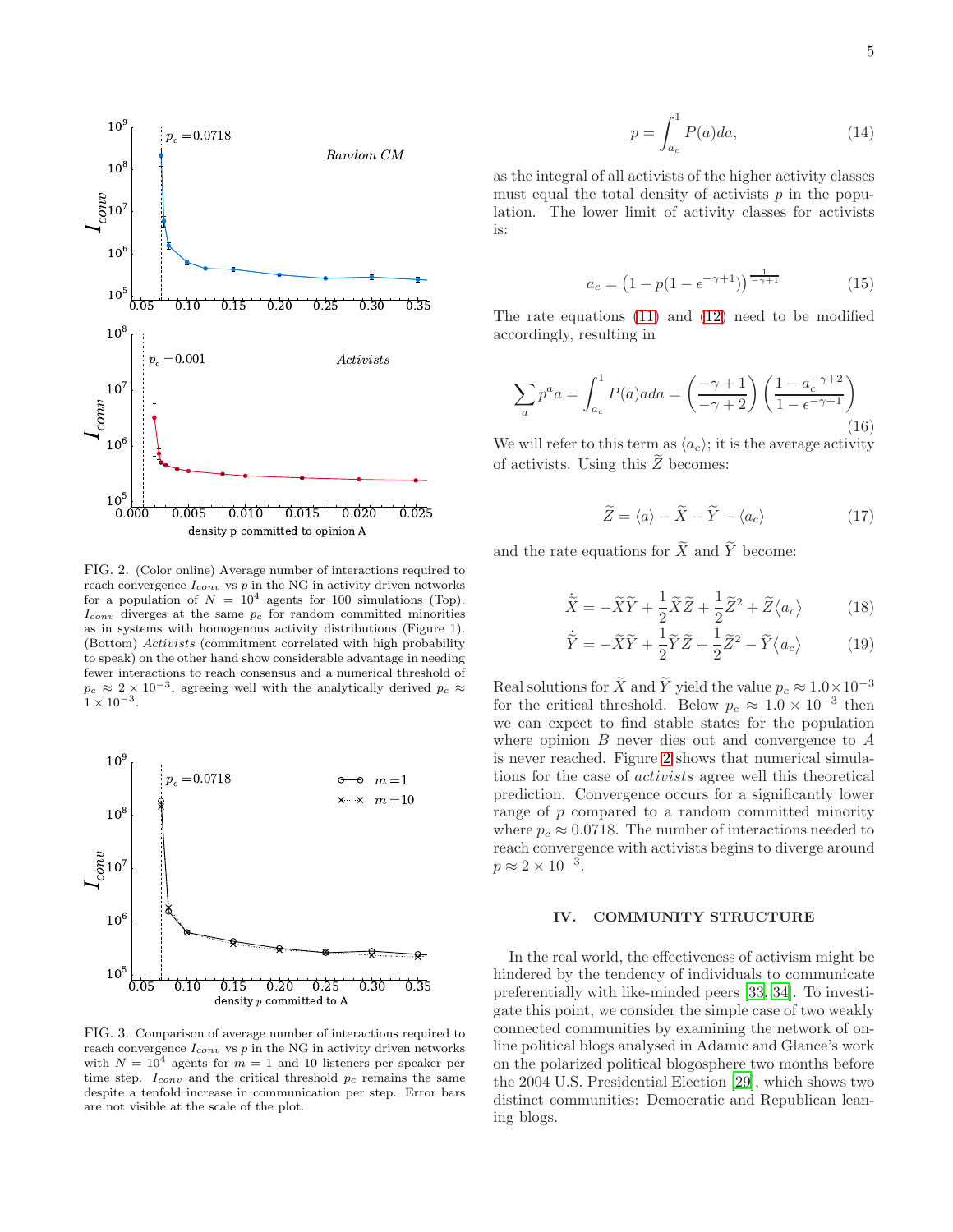The original dataset constructs a directed network so we will focus on the greatest weakly connected component which contains 1222 blogs and 19089 links out of the total 1490 blogs and 19090 links and use an undirected representation of this network. The remaining network is split nearly into two equal sized communities: 586 liberal blogs and 636 conservative blogs. The two community structure of this network then provides a natural division for knowledge of the two opinions in the binary NG with one community being the source for the new social convention. For this network then we will focus on two scenarios of the NG:

- 1. In the first scenario agents begin with knowledge of opinion  $A$  or  $B$  dependent on the community they are a part of, with a select group from the first community committed to A;
- 2. In the second scenario everyone knows opinion B except for the group committed to A in the first community.

The activity is defined as the propensity of each node to engage in social interactions. For each node  $i$ , it is proportional to the ratio between the number of interactions involving the node and the total number of interactions in the system. Formally, the activity is then  $a_i = \eta \frac{s_i}{\sum_j s_j}$ where  $s_i$  is the strength of i, i.e. total number of interaction of i, and  $\eta$  is a rescaling factor. In the dataset we consider here, we have information just about the number of different peers, the degree  $k_i$ , in contact with i. For this reason, we generate the activity rates from the real data considering the normalized degree for individual blogs or agents in the network  $a_i = \eta \frac{k_i}{\sum_i k_i}$  $\frac{\varepsilon_i}{i^{k_i}}$ . At each time step active agents connect to an inactive neighbor chosen among those for which they have an existing link to in the original dataset. This preserves the community structure, allows for an activity-driven creation of links in the network and produces a ranking of agents by which we can select activists. In contrast to the activity driven networks previously considered, where the distribution of activity rates were given by a power law with exponent  $\gamma = 2.5$ , this political blogosphere network exhibits a power law distribution of normalized degrees with  $\gamma \approx 1.465 \pm 0.014$ . We use  $\eta = 50$  to raise the activities so that the number of active agents per time step in this network is at least 1.

Figure [4](#page-6-0) shows the results of the NG played out in this community structured network in comparison to a random rewiring of the network (shown in the inset) in the first scenario detailed above. Agents begin with knowledge of opinion  $A$  or  $B$  depending on the community they are a part of and we select a group within community A to be committed.  $I_{conv}$  is now the number of interactions required to get 95% or more of the network to hold only opinion A. We lower the conditions for convergence from 100% of the network holding only opinion A to 95% to guarantee a faster yet accurate estimation of the threshold.



<span id="page-6-0"></span>FIG. 4. (Color online)  $I_{conv}$  in the NG on a real network of  $N = 1222$  agents containing two weakly connected communities vs a random rewiring of the network (inset). Agents begin with knowledge of opinion  ${\cal A}$  or  ${\cal B}$  dependent upon the community they are originally a part of with a select group in community A remaining committed to  $A$ .  $I_{conv}$  is the number of interactions at which  $95\%$  or more of the network agrees upon opinion A. In both the original community based network and the rewired network, shown in the insets, activists (bottom) show considerable advantage over randomly selected committed minorities (top) in needing fewer committed agents.

Rewired networks are obtained by reshuffling the end points of the links, which destroys the community structure without altering the degree, and therefore activity, of each blog. The comparison of the results obtained in the real network against those obtained in the rewired network is crucial to highlight and isolate the effects of the community structure. Numerical results, shown in Figure [4,](#page-6-0) indicate that once again activists demonstrate a considerable advantage over a randomly selected committed minority in both the original two community network  $(p_{ca} = 0.04 \text{ vs } p_{cr} = 0.15, \text{ thresholds for activities and a}$ randomly selected committed minority, respectively) and the rewired network shown in the inset  $(p_{ca} = 4.0 \times 10^{-3}$ vs  $p_{cr} = 0.05$ ; 5 blogs vs 62 blogs) with *activists* needing a significantly smaller minimal committed group to convince the rest of the population to their position.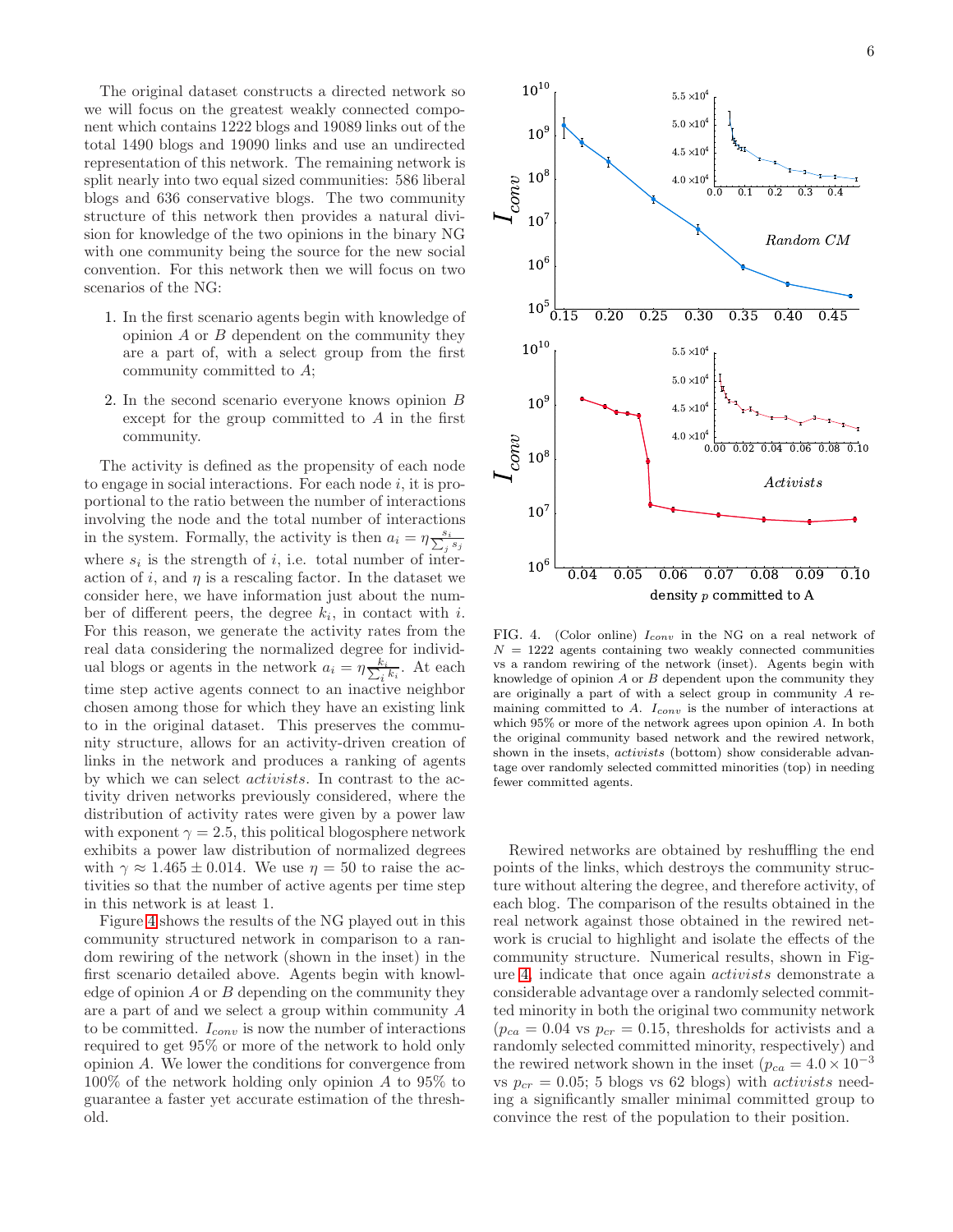

<span id="page-7-0"></span>FIG. 5. (Color online)  $I_{conv}$  in the NG on a real network of  $N = 1222$  agents containing two weakly connected communities vs a random rewiring of the network (inset). All agents begin with knowledge of opinion B, regardless of their original community membership except for a select group in community A who remain committed to  $A$ .  $I_{conv}$  is the number of interactions at which  $95\%$  or more of the network agrees upon opinion A. In both the original community based network and the rewired network, shown in the insets, activists (bottom) show considerable advantage over randomly selected committed minorities (top) in needing fewer committed agents.

Figure [5](#page-7-0) shows the results of the NG in the second scenario. All agents begin with knowledge of opinion B except for a small segment of the population in one community who introduce opinion A and remain committed to their cause. This scenario is similar to the initial configuration we previously considered for activists in activity-driven networks. Again  $I_{conv}$  is the number of interactions required to get 95% or more of the network to hold only opinion A. Here activists show the same advantage over a random committed minority, needing a smaller minimal committed group in both the original network ( $p_{ca} = 0.05$  vs  $p_{cr} = 0.15$ ) and the rewired network  $(p_{ca} = 9 \times 10^{-3} \text{ vs } p_{cr} = 0.088).$ 

Finally, Figures [4](#page-6-0) and [5](#page-7-0) also show that the original network (main panels) requires a larger minimal committed group to persuade the rest of the population to their position than the rewired networks (insets). Thus, community structures present in the network inhibit the spreading of opinion A and hinder the effectiveness of committed agents. Even activists in the community structured network need a larger minimum a size of the network (at least  $\sim$  4%) to spread their message, an order of magnitude higher than required in the rewired network for the first scenario.

#### V. CONCLUSION

We investigated the role of committed individuals in the Naming Game model on activity-driven networks. First, we considered a variant of the Naming Game, in which only the listeners update their opinion, considering a homogenous distribution of activity. Interestingly, we found the critical threshold  $p_c$ , defining the minimal fraction of committed individuals needed for a fast opinion flipping of the majority, to be smaller than the same value obtained when both agents negotiate their positions. Then we considered the presence of heterogeneous activity patterns in the propensity to communicate. Surprisingly, we found that this characteristic, observed in many networks, does not alter the critical threshold  $p_c$ . Furthermore, we considered the effects of activists by correlating activity, or propensity to speak, with commitment. We found that *activists* can reduce their numbers by two orders of magnitude compared to random committed agents and still persuade their peers to adopt their opinion or social convention. Finally, we considered the presence of communities in a real social network. We showed that communities inhibit the ability of committed agents to effectively spread their message and subsequently require larger committed groups to convince the rest of the population to join their position.

Taken together our results indicate that strategically selecting individuals for a given cause or social convention can greatly reduce the cost of associated campaigns in terms of the sheer number of individuals needed for its success. It is worth noticing that an approach similar to the one presented here was proposed in [\[25\]](#page-8-18) for the rumor spreading model [\[35\]](#page-9-9), with the difference that the authors considered a static network mimicking the fact that agents would remember their connections and explore only a fixed subset of the network. Recent results on the effects of social memory and the heterogeneity of social ties on spreading phenomena suggests that future work may benefit from including more realistic partner selection mechanisms also in temporal networks to better reflect what is observed in real social networks [\[30,](#page-9-4) [36](#page-9-10)– [38](#page-9-11)]. Other interesting points left for future exploration are the influence of fatigue on demobilization and disengagement of activists [\[39,](#page-9-12) [40\]](#page-9-13) (here modeled as endlessly committed), and the role of broadcasting agents able to reach a large part of the population (i.e., mass media) in the spirit of previous studies that addressed this point for Axelrod's model of the dissemination of culture [\[41\]](#page-9-14).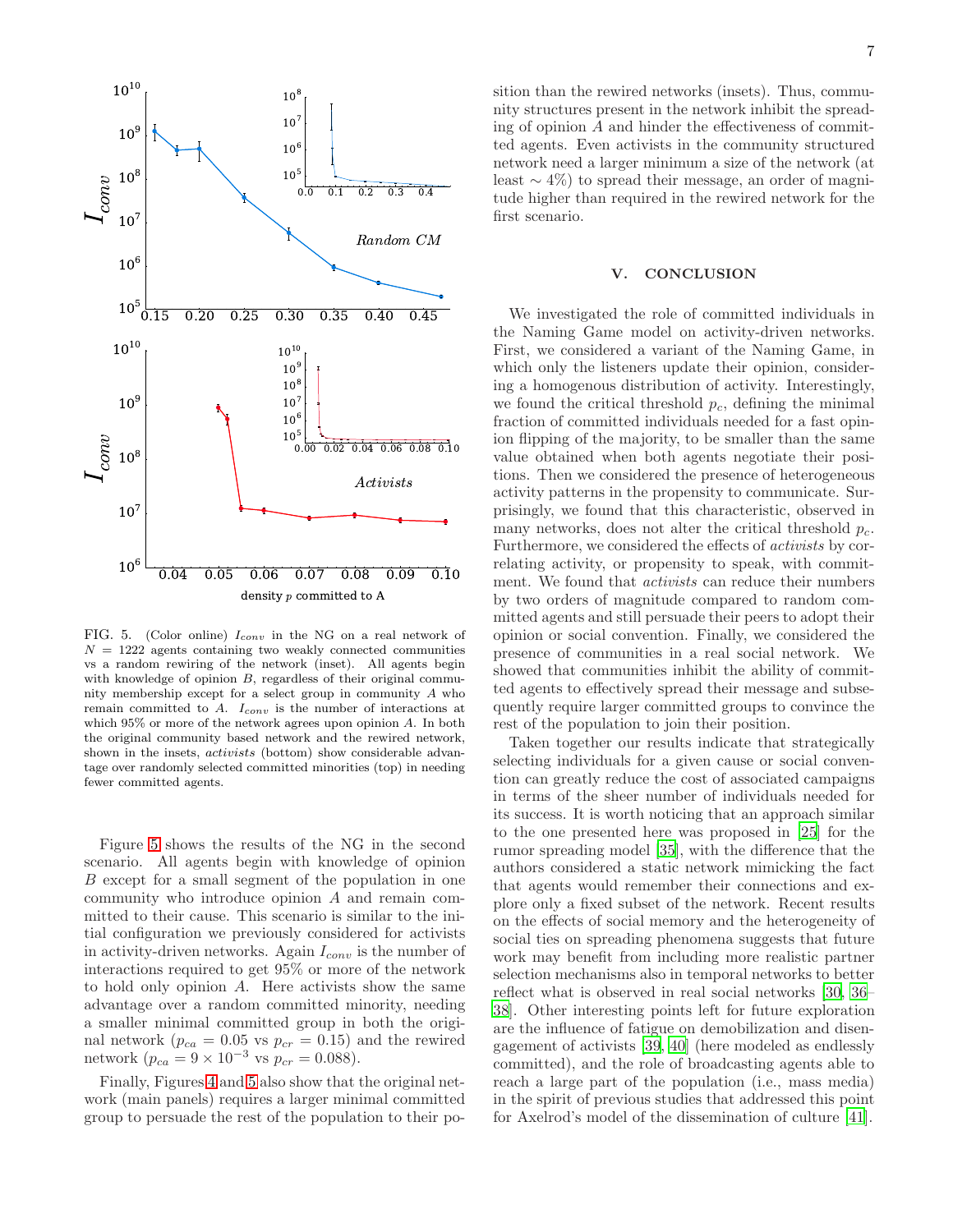## APPENDIX

To find a critical threshold for the NG in activity driven networks we need to find the conditions under which solutions for x and y exist. The rate equations for both tell us that their solutions rely on the existence of valid solutions for  $\widetilde{X}$ ,  $\widetilde{Y}$ , and  $\widetilde{Z}$ . First we will consider our definition for  $\widetilde{Z} = \sum_a z^a a$ . To determine the existence of valid solutions for  $\tilde{Z}$  we need an expression for  $z^a$ . The definition for z gives us a hint of how to define  $z^a$ : it is the density of agents with activity class a who are not in state in A or B:

$$
z^{a} = \frac{N^{a}}{N} - x^{a} - y^{a} - p^{a}
$$
 (20)

The term  $N^a/N$  is simply the density of all agents with activity class a and with activity rates fixed a priori this term must also be fixed. On the other hand the probability of agents being in activity class a is given by the probability distribution function  $P(a)$ , therefore  $N^a/N = P(a)$ . With this  $z^a$  and  $\tilde{Z}$  become:

$$
z^{a} = P(a) - x^{a} - y^{a} - pP(a)
$$
 (21)

$$
\widetilde{Z} = \sum_{a} z^{a} a = \langle a \rangle - \widetilde{X} - \widetilde{Y} - p \langle a \rangle \tag{22}
$$

Now we see that the existence of solutions for  $x$  and  $y$ relies only on the existence of valid solutions for  $X$  and  $\widetilde{Y}$ . The steady states for  $\widetilde{X}$  and  $\widetilde{Y}$  are found through a fixed point stability analysis of their rate equations.

- <span id="page-8-0"></span>[1] F. Harary (1959).
- <span id="page-8-1"></span>[2] C. Tilly, From mobilization to revolution (McGraw-Hill New York, 1978).
- <span id="page-8-2"></span>[3] A. Przeworski and F. Limongi, The journal of economic perspectives pp. 51–69 (1993).
- <span id="page-8-3"></span>[4] D. Chong, Collective action and the civil rights movement (University of Chicago Press, 1991).
- <span id="page-8-4"></span>[5] D. Lewis, Convention: A philosophical study (Cambridge: Harvard University Press, 1969).
- <span id="page-8-5"></span>[6] H. Wentworth and S. B. Flexner (1967).
- <span id="page-8-6"></span>[7] S. Bikhchandani, D. Hirshleifer, and I. Welch, Journal of political Economy pp. 992–1026 (1992).
- <span id="page-8-7"></span>[8] Q. Lu, G. Korniss, and B. K. Szymanski, Journal of Economic Interaction and Coordination 4, 221 (2009).
- <span id="page-8-14"></span>[9] J. Xie, S. Sreenivasan, G. Korniss, W. Zhang, C. Lim, and B. K. Szymanski, Physical Review E 84, 011130 (2011).
- <span id="page-8-9"></span>[10] S. A. Marvel, H. Hong, A. Papush, and S. H. Strogatz, Physical review letters 109, 118702 (2012).
- [11] S. Galam and F. Jacobs, Physica A 381, 366 (2007).
- [12] M. Mobilia, A. Petersen, and S. Redner, J. Stat. Mech. P08029 (2007).

These rate equations are obtained by multiplying [\(11\)](#page-4-3) and  $(12)$  by a and then summing over all classes to yield:

$$
\dot{\widetilde{X}} = -\widetilde{X}\widetilde{Y} + \frac{1}{2}\widetilde{X}\widetilde{Z} + \frac{1}{2}\widetilde{Z}^2 + \widetilde{Z}p\langle a \rangle \tag{23}
$$

$$
\dot{\widetilde{Y}} = -\widetilde{X}\widetilde{Y} + \frac{1}{2}\widetilde{Y}\widetilde{Z} + \frac{1}{2}\widetilde{Z}^2 - \widetilde{Y}p\langle a \rangle \tag{24}
$$

The steady state solutions for  $\widetilde{X}$  and  $\widetilde{Y}$  are then found to be:

$$
(\widetilde{X}, \widetilde{Y}) = \begin{cases} a - ap, 0 \\ \frac{a}{6} \left( 1 - 7p - \sqrt{\delta} \right), \frac{a}{3} \left( 2 - 2p + \sqrt{\delta} \right) \\ \frac{a}{6} \left( 1 - 7p + \sqrt{\delta} \right), \frac{a}{3} \left( 2 - 2p - \sqrt{\delta} \right) \\ \delta = 1 - 14p + p^2 \end{cases}
$$
 (25)

The first of these solutions represents the trivial case where the entire population begins in the state knowing only opinion A (consensus), whether they are committed or not since  $\tilde{Y} = 0$  and thus  $y = 0$ .

The other two solutions lead to stable opinion states of the population with restrictions on the value of  $p$ . The first of these restrictions comes from the fact that opinion states must remain physical and thus the discriminant  $\delta = 1 - 14p + p^2 \geqslant 0$ . From this two limiting values of p result:  $p_c = 7 \pm 4\sqrt{3}$ , however only the lesser of these is valid as a value of  $p$  since  $p$  is a density and must be in the interval of  $(0, 1)$ .

This is the same critical threshold for  $p_c$  obtained from the fixed point stability analysis of the NG on homogeneous or non-activity driven networks.

- [13] E. Yildiz, D. Acemoglu, A. E. Ozdaglar, A. Saberi, and A. Scaglione, Available at SSRN 1744113 (2011).
- [14] M. Mobilia, Physical Review Letters. 91, 028701 (2003).
- <span id="page-8-8"></span>[15] M. Mobilia and I. T. Georgiev, Physical Review Letters. 71, 046102 (2005).
- <span id="page-8-10"></span>[16] A. Baronchelli, M. Felici, V. Loreto, E. Caglioti, and L. Steels, J. Stat. Mech. P06014 (2006).
- <span id="page-8-11"></span>[17] L. Steels, Artificial life 2, 319 (1995).
- <span id="page-8-12"></span>[18] D. Centola and A. Baronchelli, Proceedings of the National Academy of Sciences 112, 1989 (2015).
- <span id="page-8-13"></span>[19] A. Baronchelli, L. Dall'Asta, A. Barrat, and V. Loreto, Phys. Rev. E 76, 051102 (pages 4) (2007).
- <span id="page-8-15"></span>[20] A. Waagen, G. Verma, K. Chan, A. Swami, and R. D'Souza, Physical Review E 91, 022811 (2015).
- <span id="page-8-16"></span>[21] A. Halu, K. Zhao, A. Baronchelli, and G. Bianconi, EPL (Europhysics Letters) 102, 16002 (2013).
- <span id="page-8-17"></span>[22] J. Downton and P. Wehr, Journal of Peace Research 35, 531 (1998).
- [23] I. M. Young, Political theory pp. 670–690 (2001).
- <span id="page-8-19"></span>[24] I. Botetzagias and W. van Schuur, Environment and Behavior p. 0013916510393278 (2010).
- <span id="page-8-18"></span>[25] J. Borge-Holthoefer, S. Meloni, B. Gonçalves, and